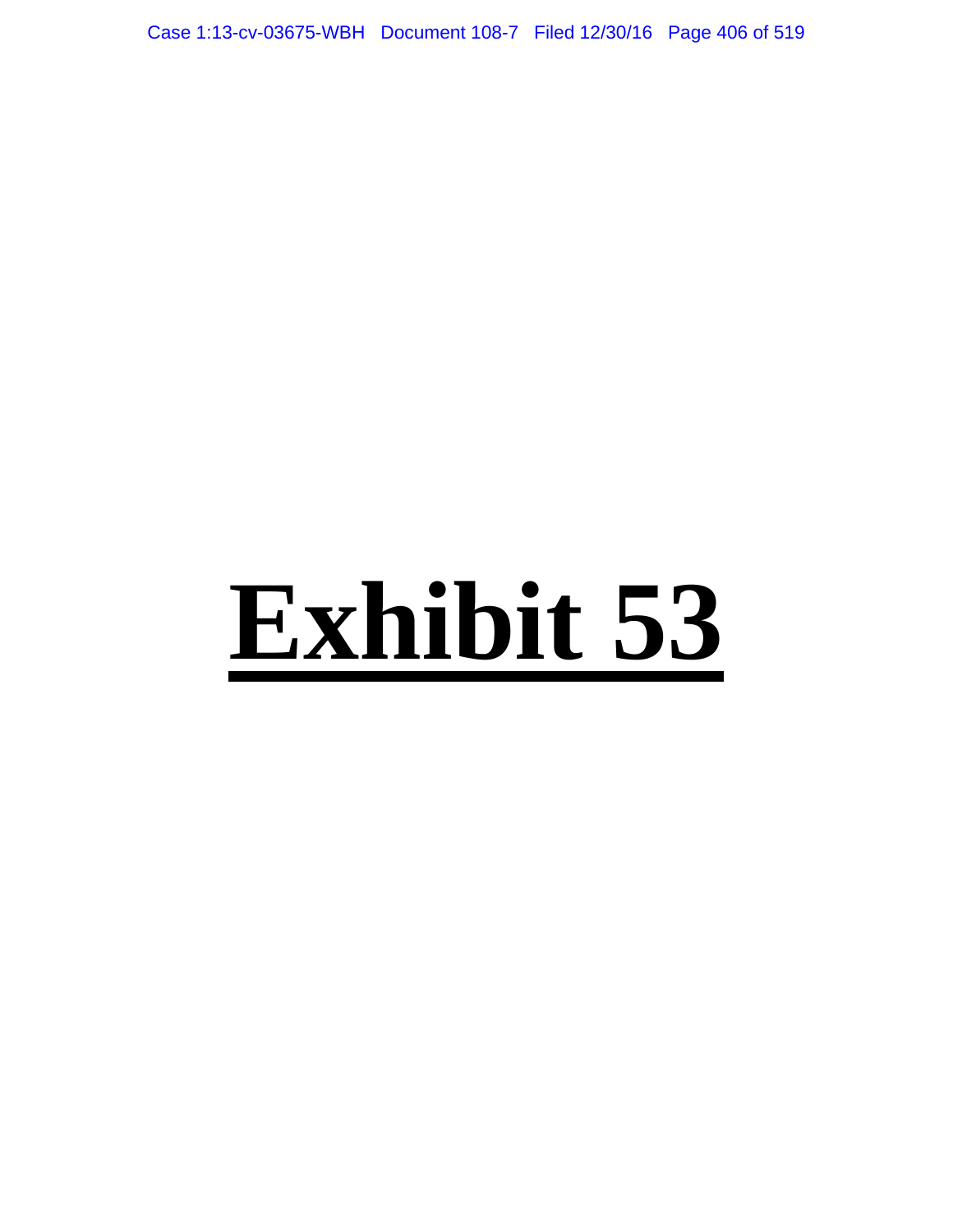# **JOURNAL OF GUIZHOU INSTITUTE OF TECHNOLOGY Vol. 25, No. 1, Feb. 1996, pp. 82-85.**

# **A STUDY ON THE CHEMICAL CONSTITUENTS OF GERANIUM OIL**

# **Zang Ping; Qing Jun; Lu Qing**

## **(Physical and Chemical Analysis Research Center, Guizhou Institute of Technology)**

**Abstract:** In this paper, the chemical constituents of geranium oil, collected from Rong Jiang, Guizhou, were studied by means of capillary gas chromatography-mass spectrometry. Over 40 constituents were separated, of which 31 components, constituting 95.07% of the oil, have been identified. The main ingredients are β-citronellol (24.73 %), garaniol (8.79%), β-guaiene (8.97 %), *p*-menthone (7.19%) and linalool (4.16%), etc.

[Key Words] [geranium oil;](http://search.cnki.com.cn/Search.aspx?q=geranium%20oil) capillary gas chromatography-mass spectrometry

[Category Index] TQ654.2

[DOI] ISSN: 10076832.0.1996-01-014

## **Introduction**

*Pelargonium graveolens* (family: Geraniaceae) is a perennial plant and is widely cultivated in many parts of the world including China, France, Egypt, la Réunion Island, Algeria, Morocco, former Soviet Union, Japan, etc. In addition to the major production areas including Yunnan and Sichuan provinces in China, some parts of Guizhou province (Guiyang, Wangmo and Rongjiang) also cultivate this herb (1). Geranium oil is mainly extracted from freshly harvested aerial parts of the two major Pelargonium species (*Pelargonium graveolens* and *Pelargonium roseum*). The harvesting time depends on the geographical regions and climate. Generally it is harvested and processed between July and October in China. The yield of the essential oil is in the range of 0.1- 0.3%. The color of the oil is from light yellow to deep yellow with a mixture of rosy-, geranyland minty- scents. Geranium oil has a highly added monetary value in cosmetic industries (2). In order to provide scientific evidence to support the assessment of the quality of geranium oil and to help development of high oil content of subgroups, we used [capillary gas chromatography](http://search.cnki.com.cn/Search.aspx?q=%20capillary%20gas%20chromatography-mass%20spectrometry)[mass spectrometry](http://search.cnki.com.cn/Search.aspx?q=%20capillary%20gas%20chromatography-mass%20spectrometry) (GC-MS) to identify and quantify the major components in geranium oil from Rongjiang. This study provides an analytic method for monitoring the quality and manufacturing process of geranium oil.

#### **1. General**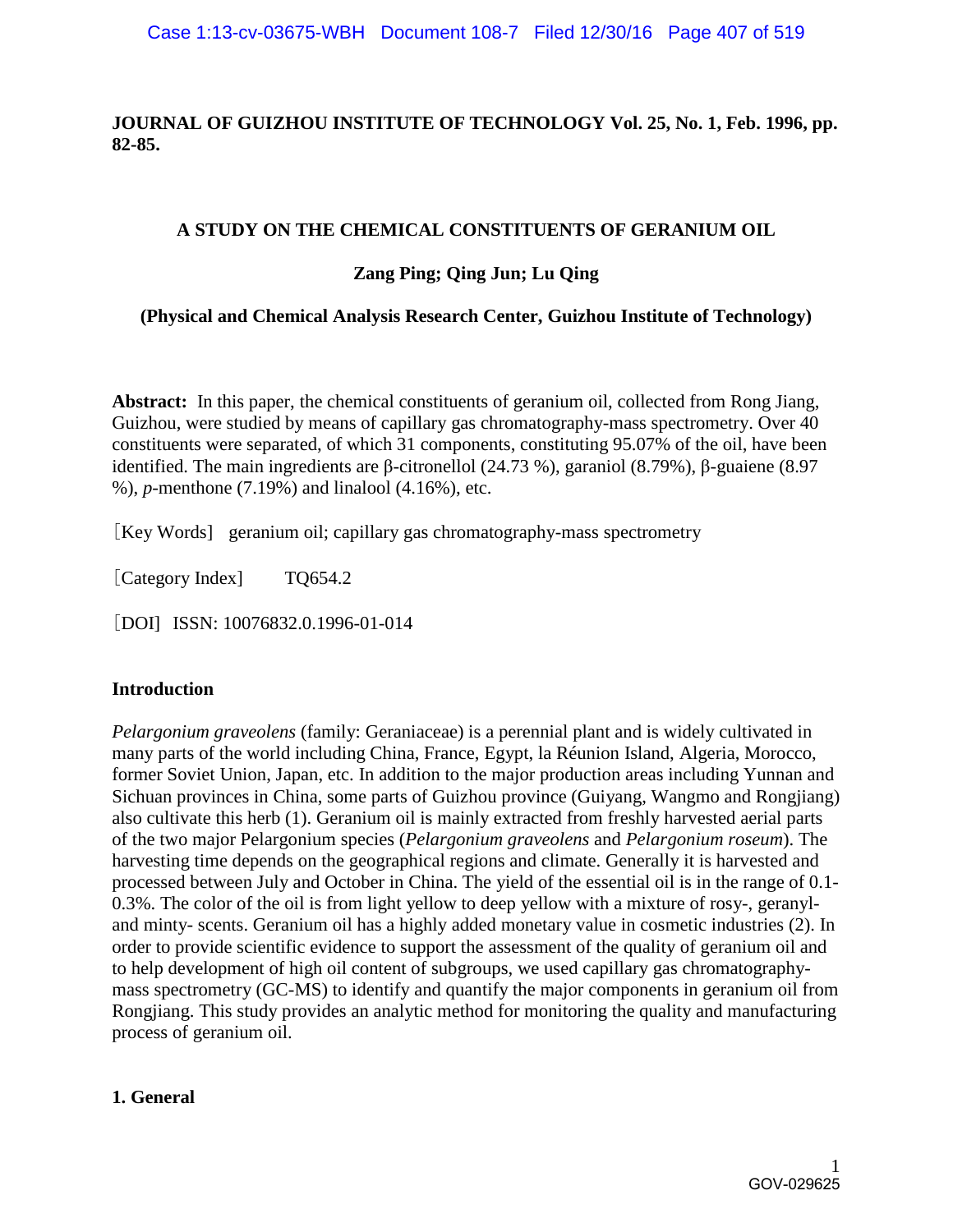The chemical composition of geranium oil is very complicated as it is a mixture of monoterpenes, sesquiterpenes, aromatic/alicyclic/aliphatic compounds, and many other compounds. In the past, the quality assessment of geranium oil depended on the conventional physical and chemical methods, which are slow, inaccurate and composition of the oil could not be determined. Gas chromatography (GC) uses gas as a mobile phase and the organic polymer as a stationary phase equipped with various detectors to separate and detect the volatile compounds. Mass spectrometry (MS) detection is used in this study as it is a powerful tool to elucidate the structure of the organic compounds (3).

Identification of the compounds was done by matching their retention times, fragmentation patterns, and mass spectra with an on-line library. Quantification was performed by using peak area of each specific peak divided by the total eluted peak areas. In comparison to the traditional methods, GC-MS is not only fast, sensitive and accurate, but also has special uses for identification and quantification of each component.

# **2. Sample Preparation and Physical Characteristics**

Freshly harvested leaves and stems of *P. graveolens* were air-dried slightly and cut into small pieces. A steam distillation method was used to obtain geranium oil with a yield of 0.15% and with the following physical characteristics: light yellow color;  $d^{20}$ <sub>4</sub> = 0.895;  $n^{20}$ <sub>D</sub> = 1.465 t 1.473; and  $\lbrack \alpha \rbrack^{20}$ <sub>D</sub> = -7° 30′ ι -10° 16′.

## **3. Instrumentation**

A Hewlett Packard GC (HP 5892 Series II) equipped with a MS detector (HP 5989A) was used in this study. The specifications are: mass range (m/z), 10-1000 amu (extendable to 2000 amu); sensitivity, EI (electronic ionization) source—50 pg of hexachlorobenzene with  $s/N > 20$ , CI (chemical ionization) source—100 pg of benzophenone with  $s/N > 10$ ; scan rate, up to 2000 mau/s; resolution > 2500; electron energy, 10-250 eV; and mass axis stability < 0.1 amu/8 hrs.

# **4. Experimental**

## 4.1 GC column and running conditions

A 5% phenyl-methylpolysiloxane fused silica capillary column (30 m x 0.25 mm) was used with the following running conditions: carrier gas: helium with a flow rate of 50 mL/min; inlet pressure: 12.0 kPa; injector temperature, 240 ºC; the oven temperature was programmed from 50 ºC, increased to 125 ºC at 25 ºC/min, then increased to 250 ºC at 10 ºC/min and maintained isothermally for 7 min; injection volume, 1 µL (diluted in anhydrous ethyl alcohol); and split ratio, 50:1.

## 4.2 MS parameters

Mass spectrometric analysis was carried out with the following operating conditions: source temperature, 250 ºC; ionization mode, EI; ionization voltage, 70 eV; resolution 2500;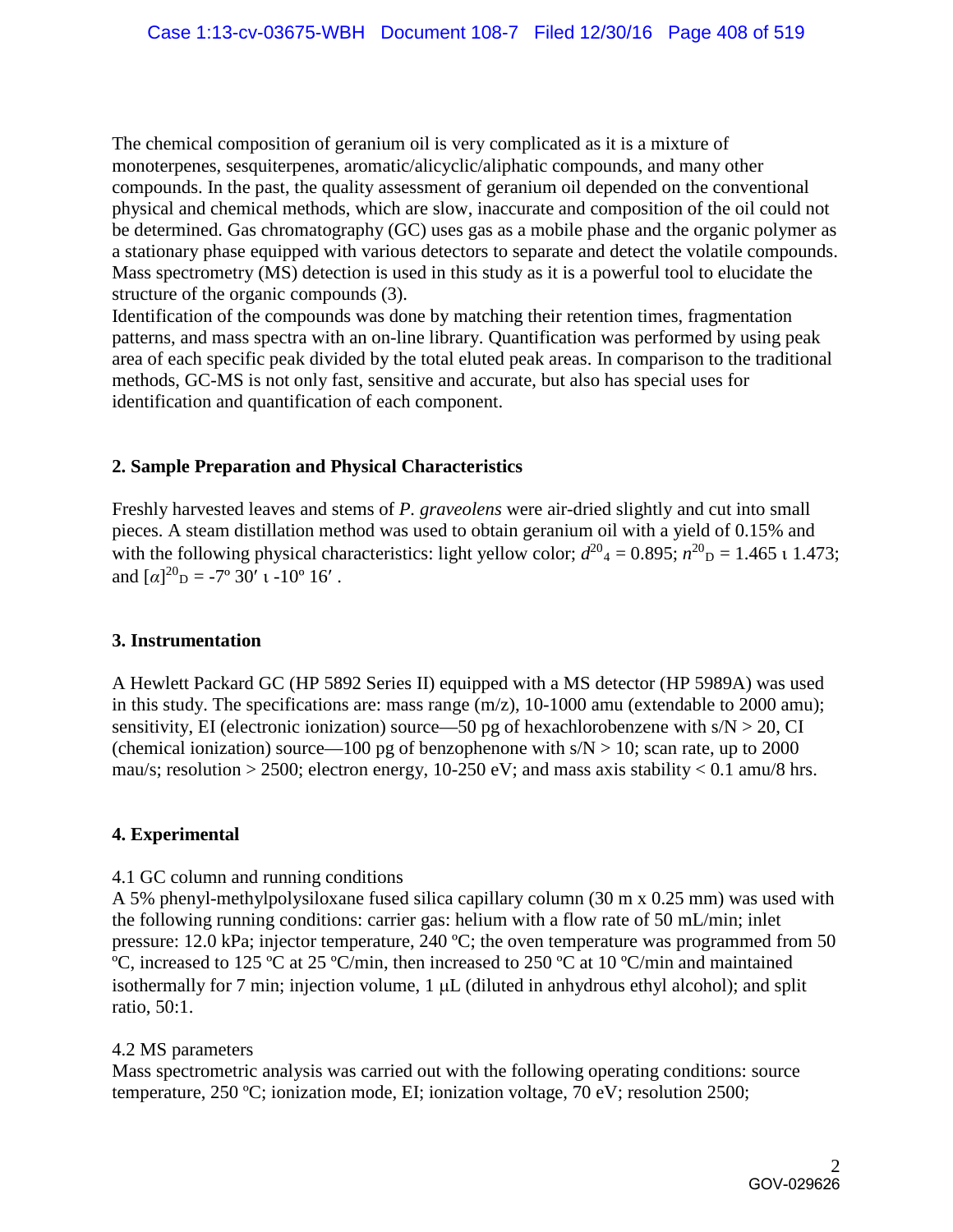temperature of transfer line (direct interface), 280 ºC; scanning speed, 0.9 s/whole scan; and scan range, 40-500 *mlz.*

#### **5. Results and Discussion**

By using the GC-MS method, more than 40 peaks have been separated and 31 of them have been identified from geranium oil (Figure 1); the relative content of each peak was calculated based on the respective peak area (Table 1). As seen in Table 1, the



Figure 1: GC-MS spectrum of geranium oil

major compounds were β-citronellol, geraniol, citronellyl acetate, β-guaiene, *p*-menthone and linalool; other compounds were in lower concentrations. Previous studies (4,5) have shown that the major components were geraniol and β-citronellol with concentrations of 10-20% and 30- 40%, respectively along with their corresponding esters, geraniol formate and citronellyl formate. It is noted that the concentrations of geraniol and β-citronellol in this study were slightly lower than those in other studies; however, the geranium oil in this study contained higher concentrations of β-guaiene, *p*-menthone, linalool and rose oxide, which produces mixed scents of orange- and rose- blossoms, and mint flavor. In addition, the esters in this product were mainly citronellyl acetate, citronellyl propionate and geraniol acetate instead of citronellyl formate and geraniol formate. Furthermore, this oil also contained relatively high concentrations of β-myrcene, 1-β-pinene, calarene, γ/δ-cadinene, α-elemene and caryophyllene. Although they are not extremely high, they play an important role in the scent of oil, which also contribute to the unique scent of this oil.

As the constituents of plant oils in both compositions and concentrations depend on plant parts, geographical locations, climates, agricultural practices, harvesting time and extract methods, GC-MS is a very useful tool in exploring sources, modification of scents of products, renovation of manufacturing process and mentoring quality of products.

References: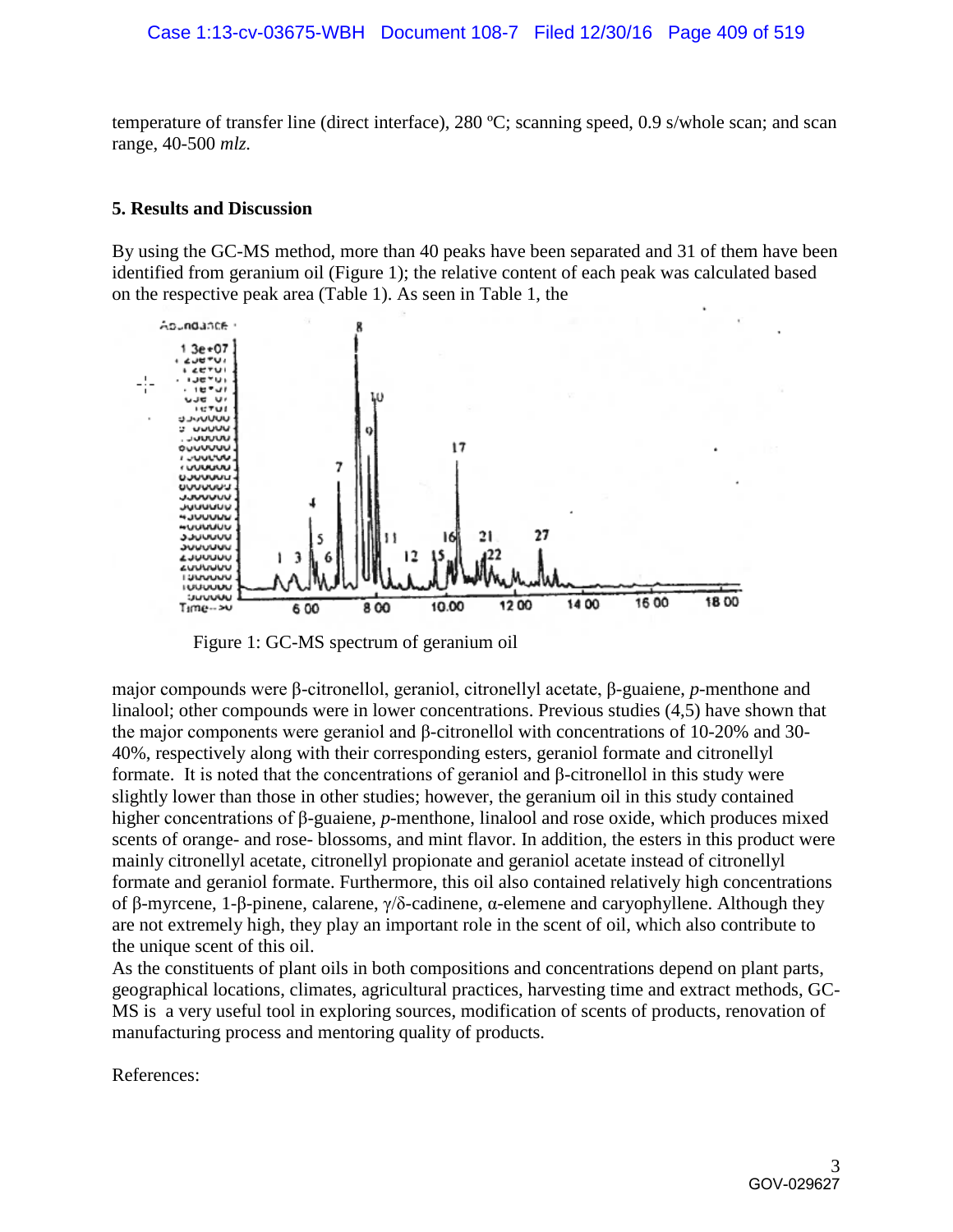- 1. Yuan Jiamo et al. Guizhou Aromatic Plants. Guiyang: Guizhou Science & Technology Press, 1990, 49.
- 2. Fujimaki Masao et al (Chinese translation by Xia Yun). Aromatic Science. Beijing: Light Industry Press, 1987, 385-393.
- 3. Yoshiro Masada. Analysis of essential oil by gas chromatography and mass spectrometry, Tokyo: Hirokawa Publishing Company Inc. 1975.
- 4. Heller SR, Milne GWA. EAP/NIH mass spectral database, Washington: US Government Printing Office, 1978.
- 5. Jennings WG et al. Qualitative analysis of flavour and fragrance volatiles by gas chromatography, New York: Academic Press, 1980.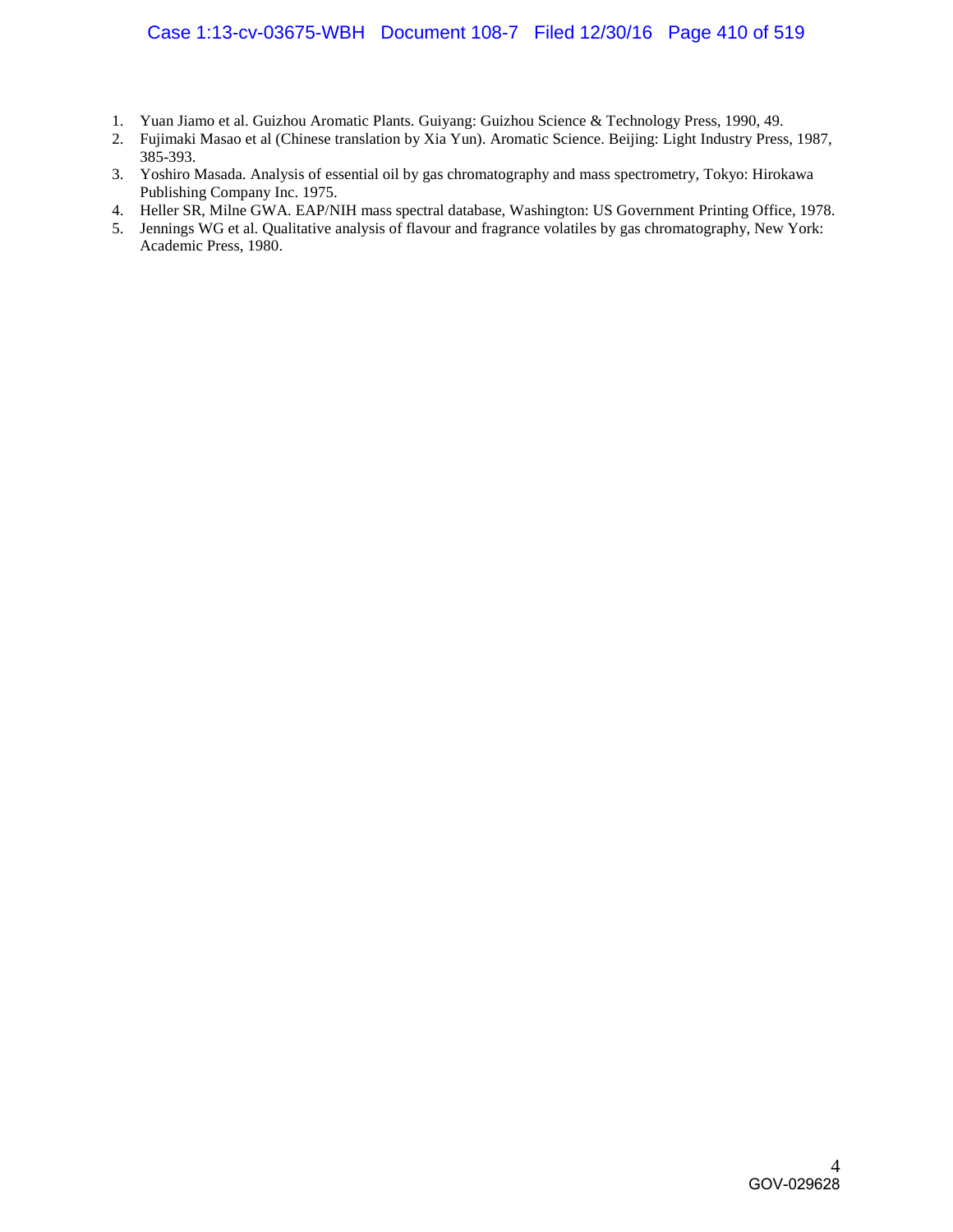| 84     |                                       |                                       |                                                 |           | 1996                |
|--------|---------------------------------------|---------------------------------------|-------------------------------------------------|-----------|---------------------|
|        |                                       | Table 1. Constituents of Geranium Oil |                                                 |           |                     |
| Peak # | <b>Chemical Names</b>                 | <b>Chinese Names</b>                  | Formulae                                        | <b>MW</b> | Content (%)         |
| 1      | β-Myrcence<br>$\beta$ -Myrcene        | 语叶烯                                   | $C_{16}H_{16}$                                  | 136       | 1.96                |
| 2      | 8-4-Carene                            | 8-4-蒈烯                                | $C_{16}H_{16}$                                  | 136       | 0.64                |
| 3      | Lina luol<br>Linalool                 | 芳樟醇                                   | $C_{16}H_{180}$                                 | 154       | 4.16                |
| 4      | Rose oxide<br>Rose oxidi              | 玫瑰醚                                   | $C_{10}H_{100}$                                 | 154       | 2.86                |
| 5      | 2-Propenal, 3-(dimethylamino)-3-      | 3-(二甲胺基)-3-乙氧基-2-丙烯醛                  | $CrH13OsN$                                      | 143       | 0.82                |
| 6      | ethoxy-<br>o-3-Carene                 | o-3-蒈烯                                | $C_{10}H_{16}$                                  | 136       | 1.58                |
| 7      | P-Menthone                            | p-薄荷酮                                 | $C_{10}H_{110}$                                 | 154       | $7.19$ <sup>*</sup> |
| 8      | <b>8-Citronellol</b>                  | β香茅醇                                  | $C_{10}H_{20}O$                                 | 156       | 24.73               |
| 9      | Geraniol                              | 香叶醇                                   | $C_{10}H_{11}O$                                 | 154       | 8.19                |
| 10     | Citronellyl acetate                   | 香茅醇乙酸酯                                | $C_{12}H_{12}O_2$                               | 198       | 9.97                |
| 11     | 1-ß-Pinene                            | 1-β-複婚                                | $C_{10}H_{16}$                                  | :136      | 1.08                |
| 12     | Citronellyl Propionate                | 香茅醇丙酸酯                                | $C_{12}H_{24}O_2$                               | 212       | 2.31                |
| 13     | $\alpha$ -Methylphenethylamine<br>ine | a-甲基-苯乙胺                              | $C_{\mathfrak{s}}H_{\mathfrak{t}\mathfrak{s}}N$ | 135       | 0.19                |
| 14     | a-Ylangene                            | o--依兰烯                                | $C_{14}H_{24}$                                  | 204       | 0.57                |
| 15     | Calarene                              | 白菖油萜                                  | $C_{1s}H_{2s}$                                  | 204       | 1.65                |
| 16     | Caryophyllene                         | 石竹烯                                   | $C_{14}H_{24}$                                  | 204       | 1.62                |
| 17     | <b>ß-Guaiene</b>                      | <b>β-愈创木烯</b>                         | $C_{16}H_{24}$                                  | 204       | 8.97                |
| 18     | a-Humulene                            | a-莓草婚                                 | $C_{14}H_{24}$                                  | 204       | 0.68                |
| 19     | N-Methylphenethylamine<br>trmine      | N-甲基-苯乙胺                              | C <sub>s</sub> H <sub>13</sub> N                | 135       | 1,59                |
| 20     | a-Cubebene                            | a-車澄茄烯                                | $C_{15}H_{24}$                                  | 204       | 0.79                |
| 21     | $\gamma$ -Cadinen $\gamma$ -Cadinene  | 7-杜松烯                                 | $C_{14}H_{24}$                                  | 204       | 1.76                |
| 22     | a-Elemene                             | a-槐香烯                                 | $C_{15}H_{24}$                                  | 204       | 1.75                |
| 23     | &-Cadinen δ-Cadinene                  | 8-杜松烯                                 | $C_{14}H_{24}$                                  | 204       | 2.17                |
| 24     | Geranyl acetate                       | 香叶醇乙酸酯                                | $C_{12}H_{20}O_2$                               | 196       | 1.13                |
| 25     | Propanoic acid, 2-phenylethyl ester   | 丙酸-2-乙酸苯乙酯                            | $C_{13}H_{16}O_2$                               | 192       | 1.41                |
| 26     | N-methyl-2-hydroxytyramine<br>ine     | N-甲基-2-羟基酪胺                           | $C_sH_{14}NO$                                   | 151       | 1.02                |
| 27     | Cyclohexene, 1-methyl-4-isopropyl-    | 1-甲基-4-异丙基-环已烯                        | $C_{10}H_{10}$                                  | 138       | 2.07                |
| 28     | Tricyclene                            | 三环萜                                   | $C_{16}H_{16}$                                  | 136       | 1.03                |
| 29     | 2-Heptanamine, 5-methyl-              | 5-甲基-2-庚胺                             | $C_{\bullet}H_{1\bullet}N$                      | 129       | 0.23                |
| 30     | 2-Hexanamine, 4-methyl-               | 4-甲基-2-己胺                             | C <sub>r</sub> H <sub>1</sub> , N               | 115       | 0.66                |
| 31     | Isomer of 2-Heptanamine, 5-methyl-    | 5-甲基-2-己胺                             | $C_8H_{19}N$                                    | 129       | 0.29                |

Amount of 31 identified peaks (%) in total analysis based on peak area

 $: 5.07$